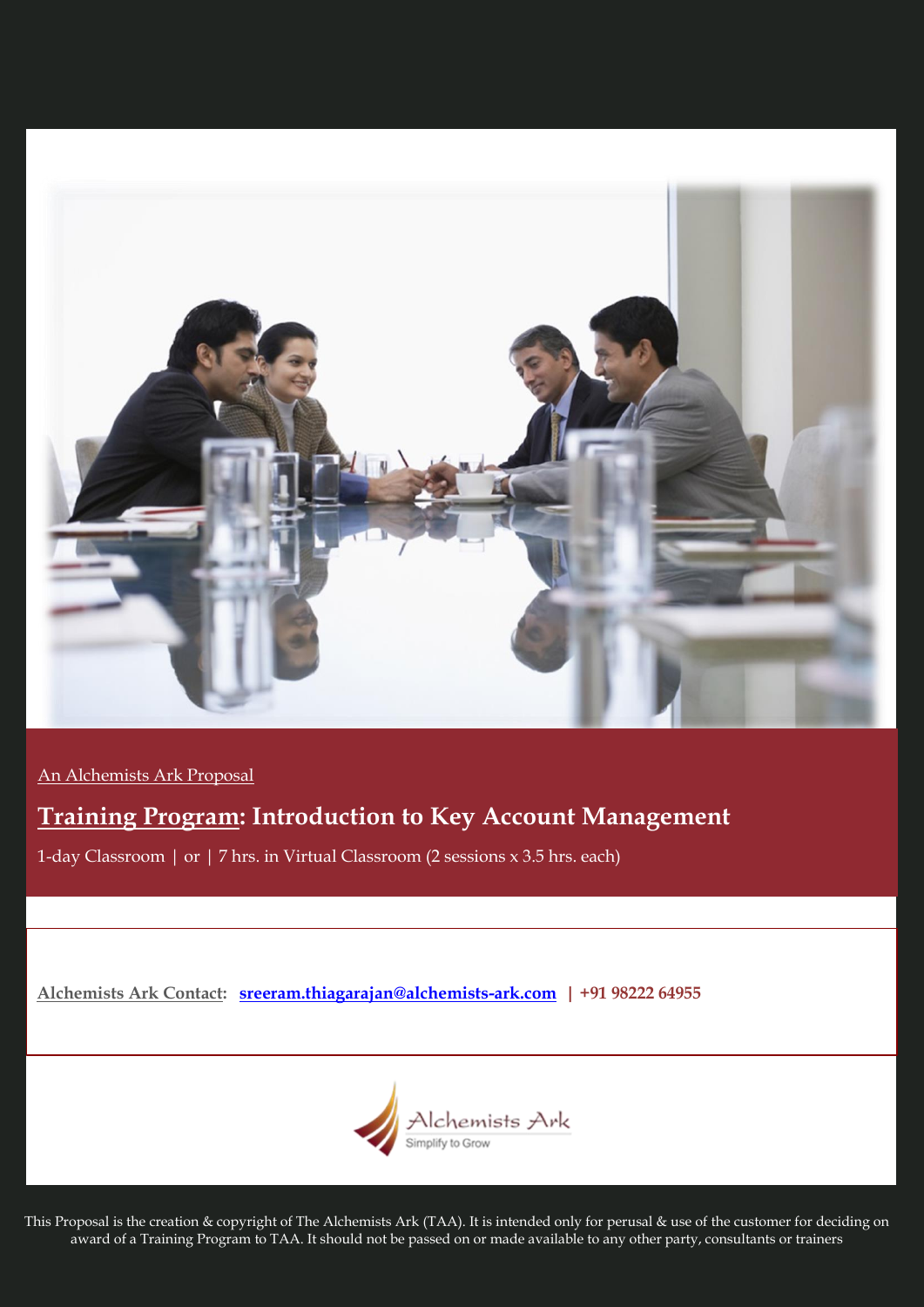

# **Why this 1-day Program on 'Introduction to Key Account Management'?**

#### **Is this true for you?**

A few large customers contribute a large chunk of your revenues. These are the ones who impact your fortunes. However, these large customers are also very demanding in all aspects including prices, services and quality. You feel that your Sales Team often ends up committing a lot of resources acquiring and maintaining these customers without making commensurate profits. They could do better with some Key Account Management fundamentals: KAM without losing your shirt! If any of these ring a bell, read on!

**What is the Solution?** You need to Orient and Equip your Sales Team to

- (a) Identify and target Accounts which have strategic value; and
- (b) Develop a deeper, more meaningful, profitable, mutually-beneficial relationship with them

## **How will we Understand your Context?**

We will take a **45-min Master-class from the Sponsor**. We will also **speak with a couple of Participants** soon as we signup! We will go look at any KAM Format and also go through a current KAM plan for a customer

## **What is our Distilled Wisdom on Key Account Management?**

Large accounts are not necessarily Key Accounts! A good KAM framework is needed to orient the team to Identify real Key Accounts, understand customer's business, propose new ways of doing things and build stronger relationships, thus expanding business for more revenues and profits. In the process, making it much harder for competitors to sell to your customers

In addition to this, the KAM framework must be Practical and Simple-to-apply

## **What will be the Content of the Program?**

- What are the Beliefs required to be Persuasive
- Introduction to Key Account Management (KAM)
	- ∟ What is a Key Account
	- ∟ What is KAM
	- ∟ Why KAM
	- ∟ What will it take to begin KAM
- How to do KAM
	- ∟ The Key Steps/ Elements of KAM
	- ∟ KA Planning and KYC Template
- Action Plan: Beginning KAM in your company

In addition, a WhatsApp Group will be available for 45 days post-program for any clarifications/support

# **What will be the Outcome of this Program?**

At the end of this program, your team will have a simple, practical way to Identify real KAs, Understand their business using a standard form, start on KA Planning. Expect participants to learn **a few habits/ methods** *(with tools)* that will go a **long way in helping your sales efforts**!

## **What will be your Investment? What will be the terms?**

**Mode:** 1-day in Classroom |or | 7 hours in Virtual Classroom (2 Nos x 3.5 hr. Sessions) **Trainer:** Thiagarajan Sreeram, Director Alchemists Ark will train, supported by a Consultant **Investment**: **Rs. 1.5 lacs/ batch** *(10-15 participants)* **+ GST**